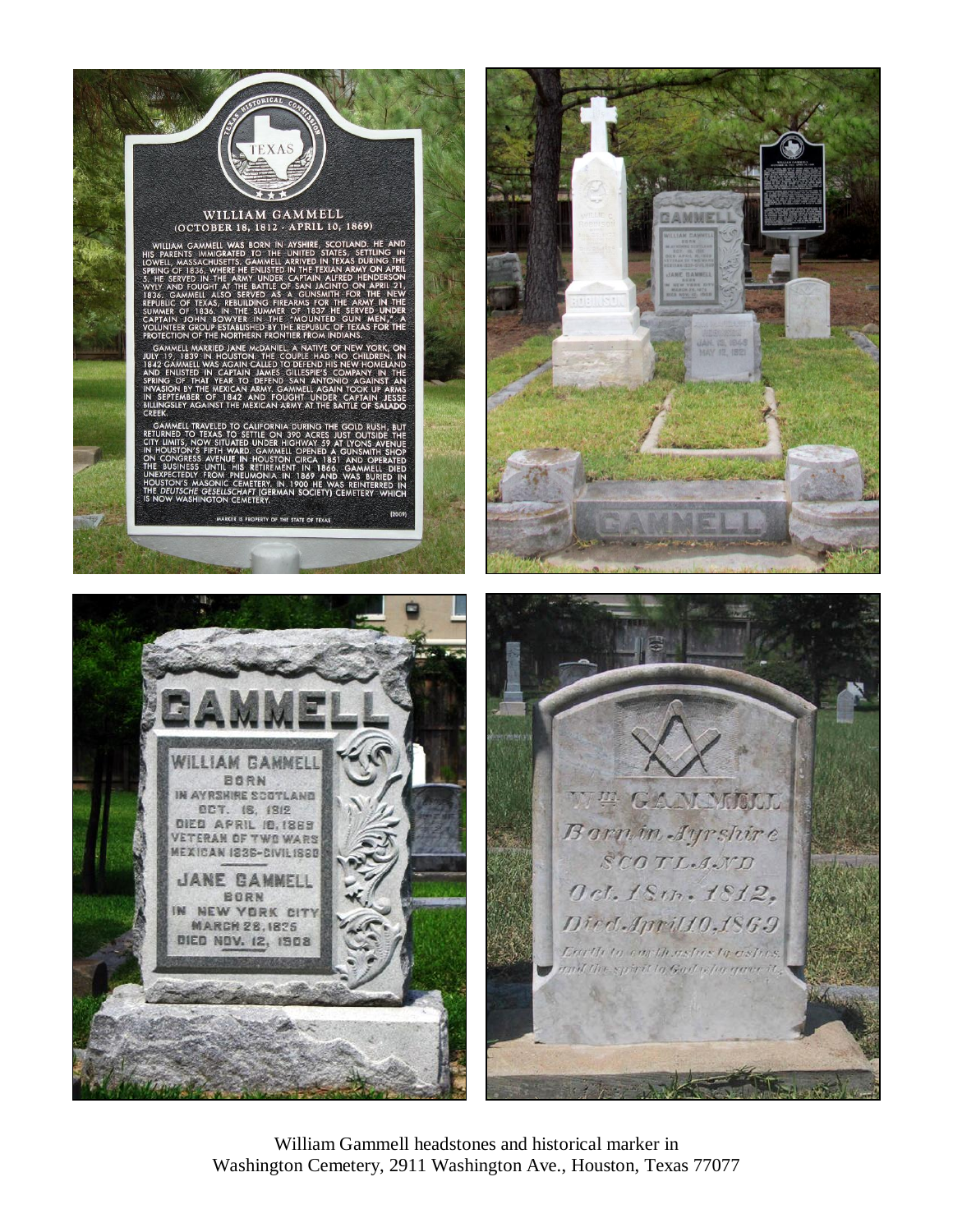# An Application for an Official Texas Historical Marker for **William Gammell, Texas Revolutionary War Veteran (1812 – 1869)**

Written by Lloyd Shenberger and presented to the Harris County Historical Commission

# **CONTEXT**

Anglo settlement of the Mexican State of Texas began in 1821 when Stephen F. Austin was granted permission to establish a colony and bring settlers from the United States. Others quickly followed and Texas began looking more like a colony of the United States than a state of Mexico. When Santa Anna became President of Mexico, he was determined to re-establish the military control over Texas. Most Texian settlers opposed Santa Anna's plan and wanted more control as a separate state in Mexico. When the Mexican Army crossed the Rio Grande with the intention of establishing military posts that had been previously abandoned, hostilities soon erupted. Unrest between Mexico and the Texians began when Mexico outlawed immigration from the United States in 1830. The first hostility occurred in Gonzales in October of 1835. Independence was won at San Jacinto on 21 April 1836, but conflict continued. William Gammell, one of the Americans who responded to calls to come to Texas, arrived just in time for the Revolution.

### **OVERVIEW**

William Gammell was born on 18 October 1812 in Ayrshire, Scotland.<sup>1</sup> He immigrated with his parents to the United States and the family settled in Lowell, Massachusetts. $2$ 

William arrived in Texas between 1 March 1836 and 5 April 1836.<sup>3</sup> He was enlisted in the Texian Army by Major L. Smith on 5 April 1836 for a period of three months, presumably at Groce's Retreat on the Brazos River. $4$  He was a member of a small company organized by Captain Alfred Henderson Wyly on 6 April 1836. The company was assigned to Col. Sidney Sherman's Second Regiment, Texas Volunteers.<sup>5</sup> General Houston and the Texian Army crossed the Brazos on April  $12<sup>th</sup>$  and  $13<sup>th</sup>$ . They proceeded to Donaho's where they camped on the 15<sup>th</sup>, at Robert's on the 16<sup>th</sup>, at Mrs. McCurley's on Spring Creek on the 17<sup>th</sup> and at Harrisburg on the  $18<sup>th</sup>$ . The Army arrived at Lynchburg, opposite the mouth of the San Jacinto River on the  $20^{th}$ .<sup>6</sup> During the Battle of San Jacinto on 21 April 1836, Gammell served in Capt.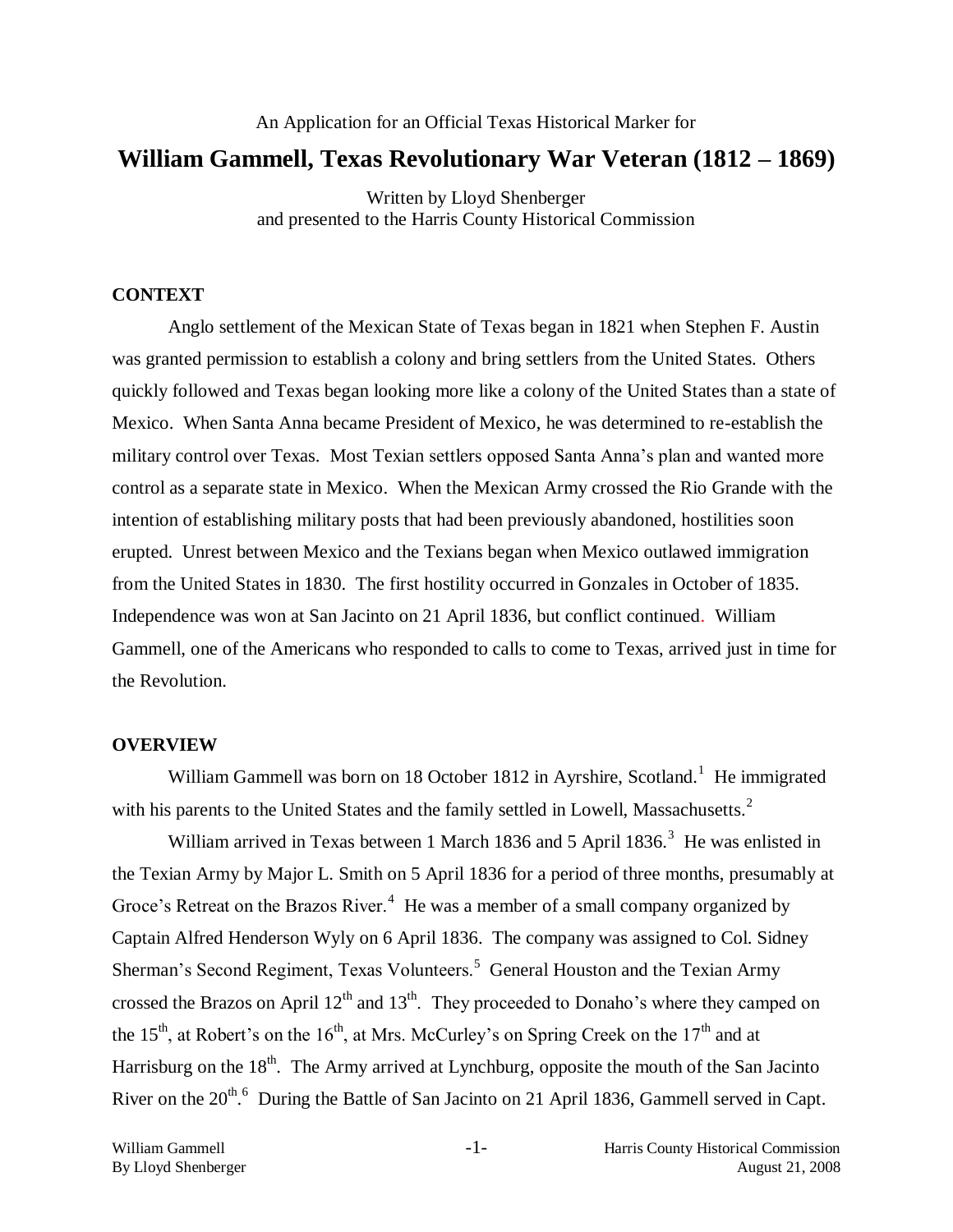Alfred Henderson Wyly's Company.<sup>7</sup> Gammell, along with others in Wyly's company, was omitted from the official San Jacinto rolls printed in 1836. However, both Adjutant General John A. Wharton and Captain Wyly certified that he participated in the battle. $8$ 

William's occupation was a gunsmith. $9\,$  It is not known when he learned this trade, but probably before he came to Texas. On 2 August 1836, at Marion, Texas, he took possession of sixty-eight (68) U.S. muskets, bayonets, and supplies (see Appendix).<sup>10</sup> He received these supplies from Nathaniel Townsend by authority of Alexander Somervell, Secretary of War. Additional supplies were received at Marion on 28 August 1836 to be used "in repairing the arms at this place."<sup>11</sup> Gammell received \$58.00 for services as armorer on 4 September 1836 at Velasco, Texas, from George W. Par, Acting Paymaster.<sup>12</sup>

Gammell enlisted in the Mounted Gun Men for a period of six months, under Captain John Bowyer. He served from 4 July 1837 until 13 September 1837, when he was honorably discharged at Houston by surgeon's certificate for disability.<sup>13</sup> For this service, he was paid \$57.50 on 24 April 1838 by Francis R. Lubbock, Comptroller.<sup>14</sup> The Mounted Gun Men was a volunteer organization that preceded the Texas Rangers.<sup>15</sup> It was established by the Republic of Texas on 12 June 1837 by an act providing for the protection of the northern frontier from Indians. Each member of the Mounted Gun Men was required "to furnish a substantial horse, well shod all around, extra horseshoe nails, a good gun, two hundred rounds of ammunition, and other provisions and equipment except beef." <sup>16</sup>

William Gammell acquired land for his service to the Republic. Having arrived in the Republic subsequent to the Declaration of Independence and having served in the military, he applied for a head right for one-third league of land (1476 acres) on 3 May 1838. His land was located in Austin County between Mill Creek and San Bernardo River twelve (12) miles above San Felipe. The land was surveyed on 1 May 1839 and the patent was issued 10 October 1845.<sup>17</sup> He sold this land to George Glaum on 5 April  $1860.^{18}$  On 5 February 1839, he received a Bounty Warrant for 640 acres from the Secretary of War for service from 1 March to 4 September 1836. The land was patented to John A. Roberts on 17 October 1846.<sup>19</sup> On 4 February 1848, Gammell received a Donation Certificate for 640 acres for being in the Battle of San Jacinto. This land was patented in Erath County by R. B. Kimball on 31 July 1851.<sup>20</sup> On 2 January 1883, his widow, Jane, received a Bexar donation grant of 1,280 acres in Hutchinson County. She immediately sold her grant to Gunter and Munson for  $$500.<sup>21</sup>$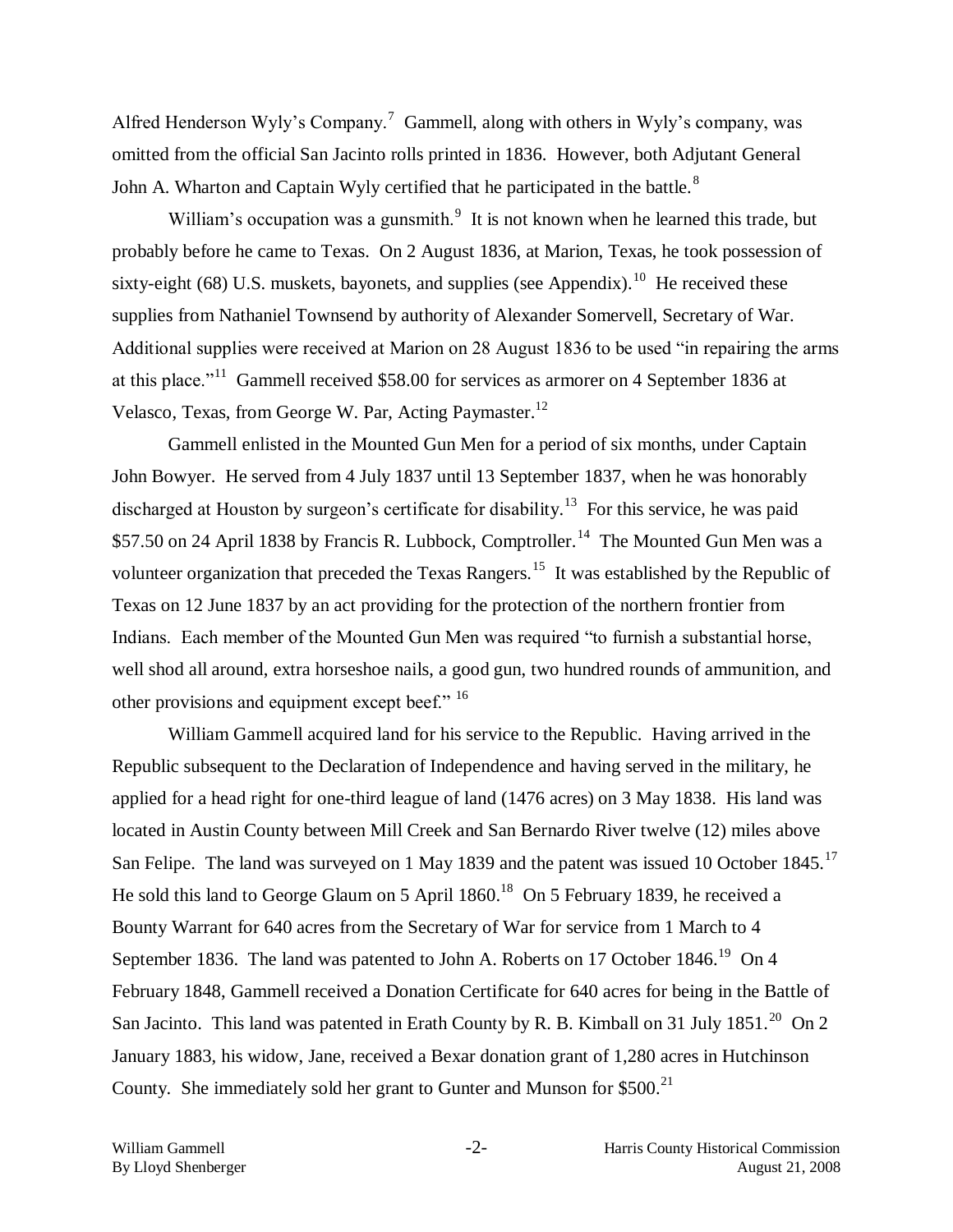William married Jane McDaniel on 19 June 1839 at the Presbyterian Church in Houston, Texas, by Reverend William Allen.<sup>22</sup> Jane was born 28 March  $1825$ ,<sup>23</sup> a native of New York who came to Texas as a child about  $1833<sup>24</sup>$  Her mother, Mary McDaniel, was living in Gammell's household on the 1850 census.<sup>25</sup> William and Jane had no children.<sup>26</sup>

Gammell was again called upon to serve the Republic on two occasions. He served as a private for a term of six weeks as a mounted volunteer in the Bastrop Company, under Captain James Gillespie. This company was in the Vasquez expedition to San Antonio in the Spring of 1842 under the command of General Edward Burleson to defend San Antonio from the invasion of the Mexican Army.<sup>27</sup> On 5 March 1842, the Mexican Army under the command of General Rafael Vasquez occupied San Antonio with approximately 700 men. The Texans were outnumbered and surrendered San Antonio on March 7. General Vasquez returned to Mexico with his troops.<sup>28</sup> On 11 September 1842, the Mexicans again invaded Texas under the command of General Adrian Woll and occupied San Antonio with  $1200$  troops.<sup>29</sup> Gammell was recruited by Captain Jesse Billingsley to defend Texas against the invasion.<sup>30</sup> On September 18 the Texian troops engaged the Mexican army in the Battle of Salado Creek six miles northeast of San Antonio. The Texians defended their homeland and General Woll withdrew his troops back to San Antonio and retreated to Mexico by September  $20<sup>31</sup>$  These invasions led to the plans for a punitive expedition against Mexico, the Somervell expedition and the Mier expedition.

During 1849, William Gammell went to California. A news item appeared in the *Democratic Telegraph and Texas Register* on 16 October 1850 announcing that "William Gammell, one of our fellow citizens, who emigrated to California last year, returned a few days since."<sup>32</sup> By the beginning of 1849, word of the Gold Rush had spread around the world and thousands of Americans and foreigners flocked to California to strike it rich. Possibly, Gammell went to California to find gold or he may have gone to make money selling guns.

William and Jane settled in Chapmanville, located on the north side of Buffalo Bayou, probably on 390 acres of land acquired on 27 May 1854, bounded by Liberty Road on the south and T. & N. O. railroad on the north.. This is probably the same property he was living on at the time of his death. William acquired several pieces of property in Harris County. He could be considered by some as a real estate speculator. Between 1839 and his death, William purchased at least 26 city lots, 20 acres along Washington Avenue, an additional 10 lots and 5 acres located next to his homestead, in addition to his 390 acre homestead on Liberty Road.<sup>33</sup> By the time of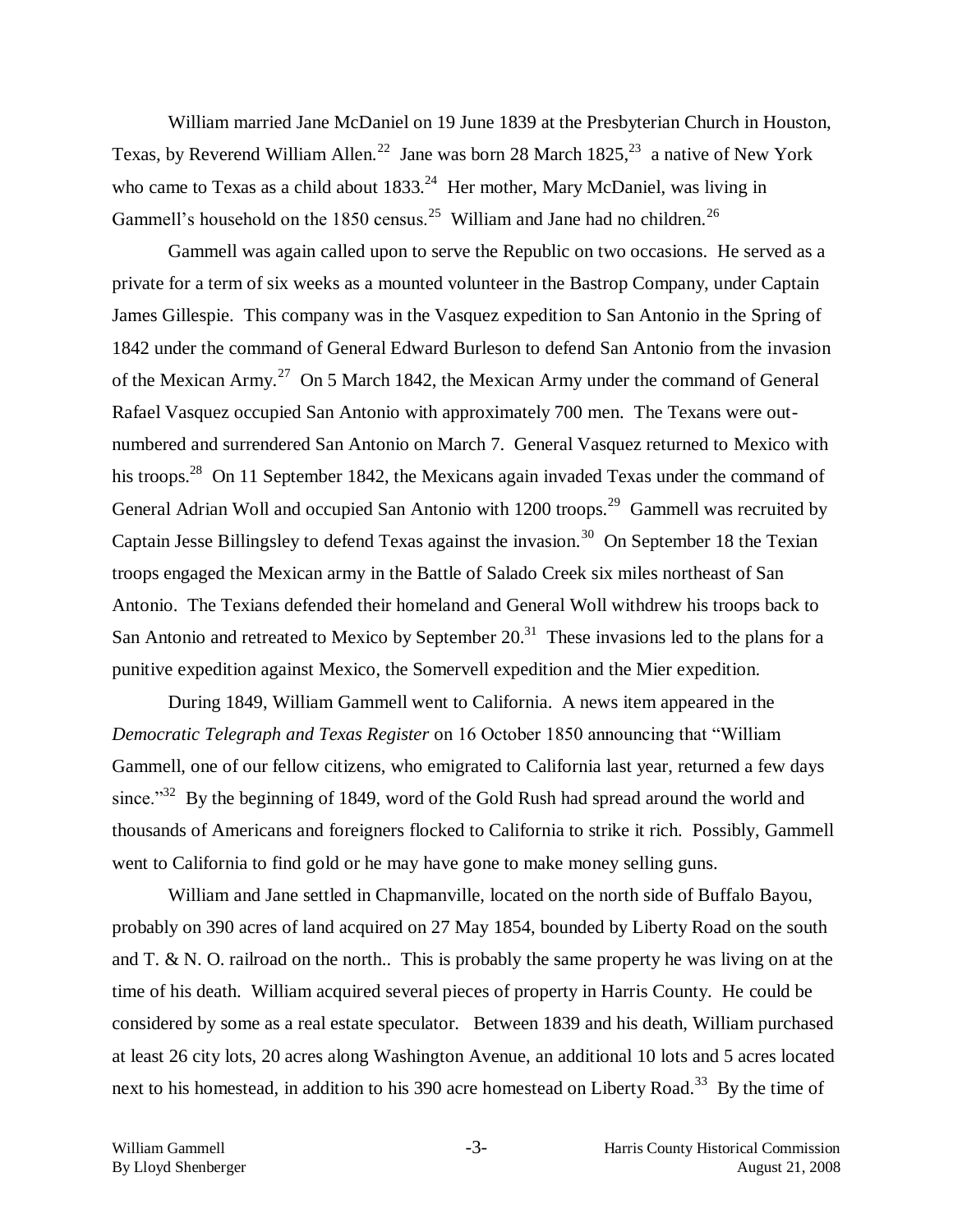his death, he had sold all property except for his business location on Congress Street and the majority of land comprising his homestead.<sup>34</sup>

The first tax roll that William Gammell appears on is 1838 in Harris County. He also appears on the 1839 and 1846 tax rolls in the same county.<sup>35</sup> The couple appears on the 1850 census of Harris County in Houston. His real estate was valued at \$2,000.<sup>36</sup> On the 1860 census, they are listed as living in Precinct 5, Lynchburg, Harris County, Texas. His real estate was valued at \$7,000 and he had a personal estate value of  $$10,000$ .<sup>37</sup>

Gammell became a businessman in Houston when he opened his gunsmith shop.<sup>38</sup> On 11 December 1850, he purchased property on Congress Street east of Travis Street from Isaac Brashear for \$800.00.<sup>39</sup> He operated his gunsmith shop at this location until he leased the property to E & S Heyum, Merchants, on the first of October 1866.<sup>40</sup> At this time, William probably retired from business life. His obituary states that "he retired from business several years ago, after acquiring an easy competency and went to reside near the city where he passed the remainder of his life, amusing himself in cultivating and beautifying his estate.<sup>"41</sup>

William Gammell became a highly respected citizen of Houston. He was a successful businessman. He joined the Masons in  $1848$  and remained active until his death.<sup>42</sup> He was chosen as a pall bearer when General Albert Sidney Johnston's body traveled through Houston on its way from New Orleans to the State Cemetery in Austin on 21 January 1867.<sup>43</sup> The following quotation is taken from the announcement of his death and burial in the *Houston Daily Times*. "The high esteem in which he was held by our citizens was attested by his funeral yesterday, which was attended by the largest procession ever seen in this city on a similar occasion."<sup>44</sup>

His headstone that was erected in Washington Cemetery says that he was a veteran of the Mexican War in 1836 and the Civil War in 1860. The Mexican War in 1836 refers to his participation in the Battle of San Jacinto in 1836. Regarding the Civil War in 1860, no evidence has been found that documents military service during the Civil War.<sup>45</sup> His participation in the Civil War, if any, was probably limited to the Home Guard or the production and repair of firearms.

William Gammell died 10 April 1869 at the age of  $57<sup>46</sup>$  The cause of death was pneumonia.<sup>47</sup> He was buried at the Masonic Cemetery in Houston, Texas.<sup>48</sup> The Masonic cemetery was probably the property owned by the Holland Lodge that is now Sam Houston Park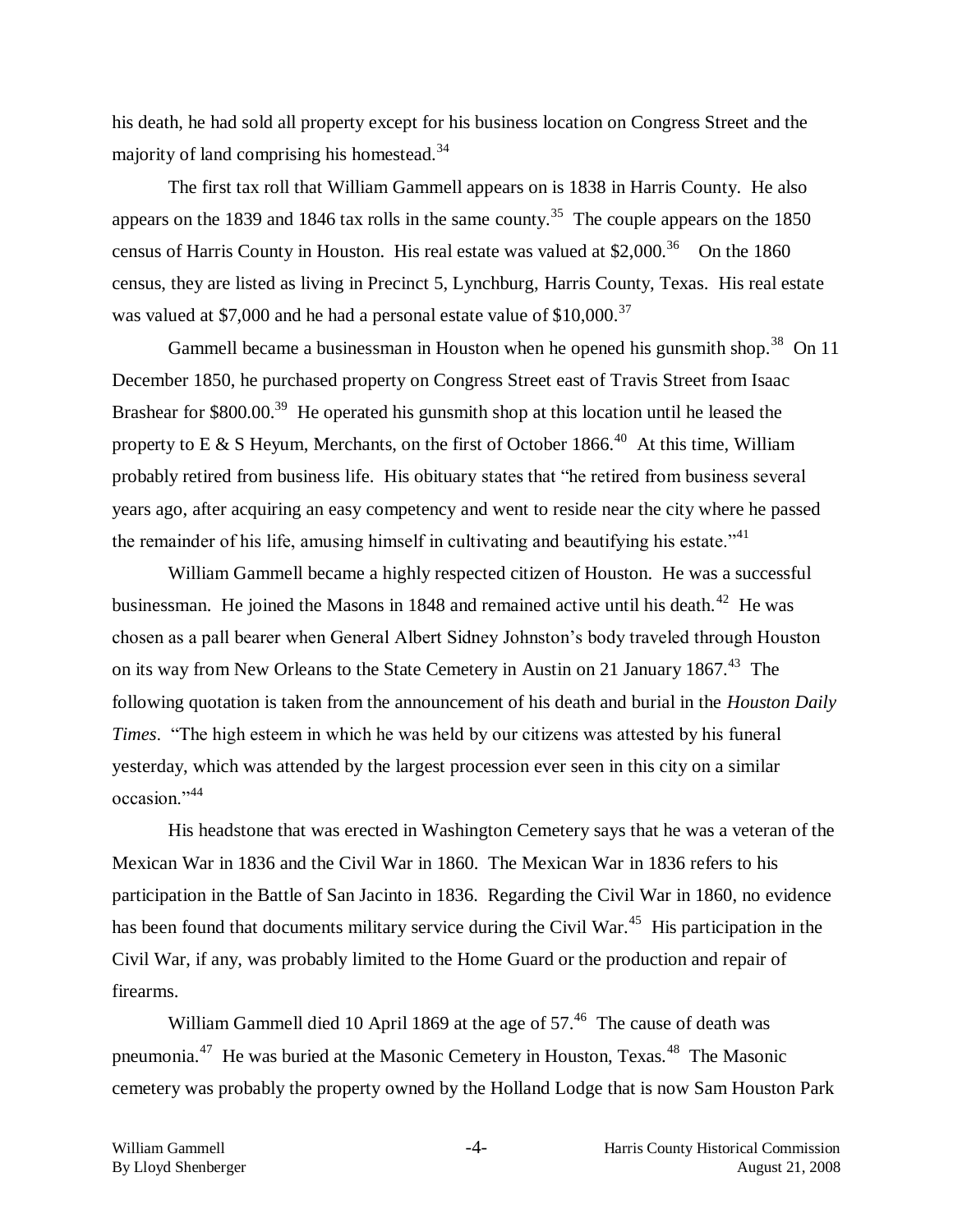in Houston.<sup>49</sup> On 22 January 1900, his body was moved to Washington Cemetery (formerly known as *Deutsche Gesellschaft*, or German Society Cemetery), Houston, Texas.<sup>50</sup> William has three headstones. Two are in Washington Cemetery. The first, and smaller one, contains his name, birth date, birth place, date of death, and the Masonic emblem. It was found under the cemetery caretaker's house when it was demolished in 1991. This may have been the original headstone from the Masonic cemetery or it may have been the marker that was first placed in Washington Cemetery. The second and larger monument contains the names of both William and Jane. The information for William on the second headstone is the same as the first with the addition of his military service in the Mexican War and the Civil War. This one was probably erected by a niece or nephew or a family acquaintance, which lessens the reliability of the military service claim for the Civil War. However, his selection as a pallbearer for General Albert Sidney Johnston suggests some kind of service to the Confederacy.

The third headstone is located in Founders' Memorial Park in Houston and it was erected in 1936 by the Texas Centennial Commission. It states that William was buried in Founders', however, this has been proven to be incorrect.  $5<sup>1</sup>$ 

Jane McDaniel Gammell died 12 November 1908, at her residence at 3003 Odin Avenue, Houston, Texas, as the age of 83.<sup>52</sup> She is buried beside her husband in Washington Cemetery.<sup>53</sup>

# **SIGNIFICANCE**

William Gammell contributed – by settlement, militarily, and occupationally – to the development of two nations. He lived under four of the six flags of Texas, and was a veteran of the Texas Revolution, rebuilt weapons for the Army, protected the frontier from Indians, and defended Texas against Mexican invasions.

Born in Ayrshire, Scotland, on 18 October 1812, he immigrated with his parents to the United States. The family settled in Lowell, Massachusetts. The call of adventure brought him to Texas, arriving between the first of March 1836 and 5 April 1836. He was enlisted in the Texian Army by Major L. Smith on 5 April 1836, probably at Groce's Retreat on the Brazos River. He served in the company of Captain Alfred Henderson Wyly, Second Regiment, Texas Volunteers, Col. Sidney Sherman commanding. The army moved eastward from Groce's to Donoho's place, then to Robert's place, Mrs. McCurley's place on Spring Creek, Harrisburg, and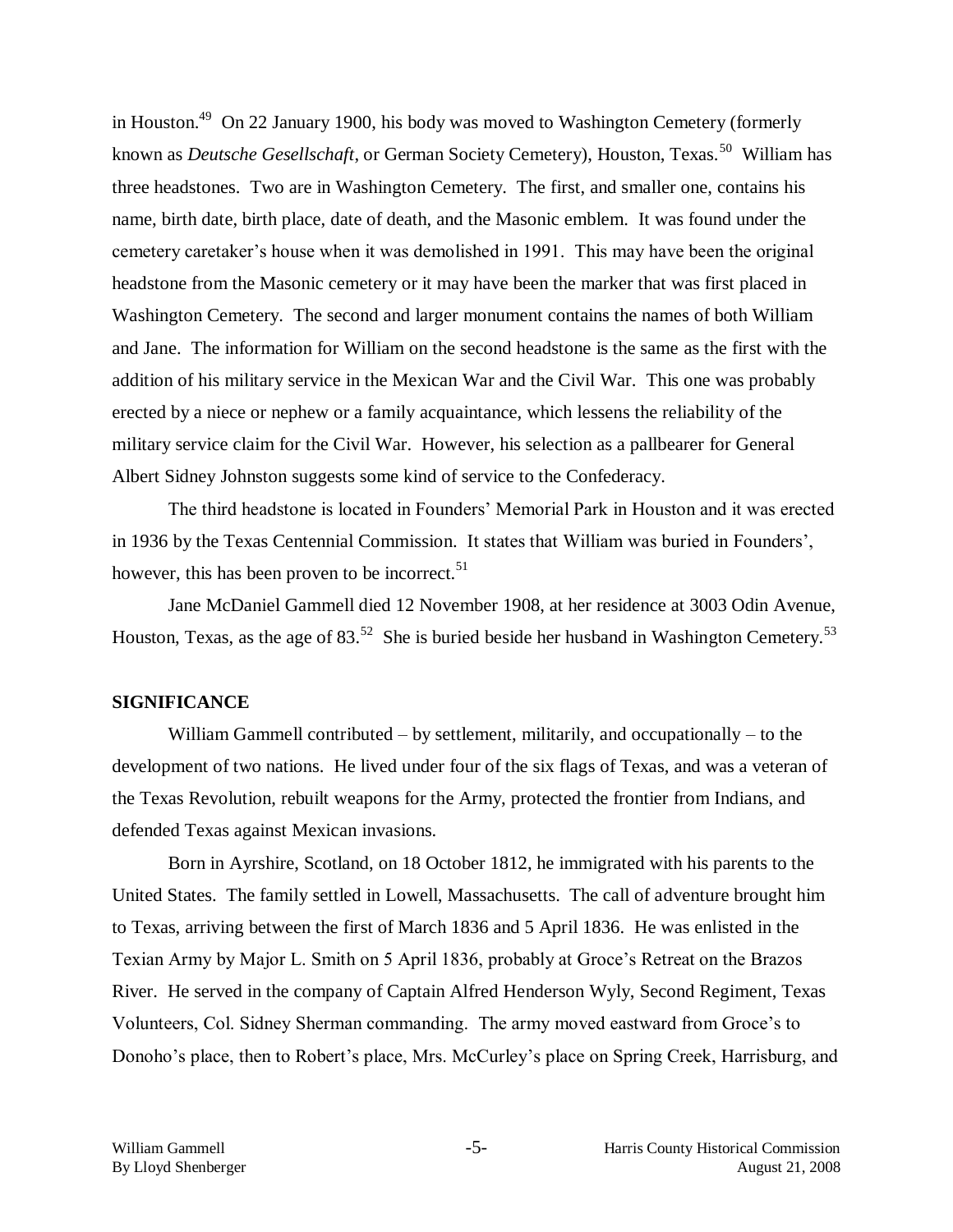onto the plains at San Jacinto opposite the mouth of the San Jacinto River. He fought in the Battle of San Jacinto on 21 April 1836.

He served the Republic as a member of the Army and also as a gunsmith, rebuilding arms with supplies received for the Republic on 2 August 1836 and 28 August 1836. On 4 July 1837, he enlisted in the Mounted Gun Men and defended the northern frontier from hostile Indians.

Gammell married Jane McDaniel, a native of New York, on 19 June 1839 at the Presbyterian Church in Houston. They did not have any children.

Gammell was again called upon to defend his new homeland on two occasions. He joined Captain James Gillespie's Company in the Spring of 1842 to defend San Antonio against the invasion of General Rafael Vasquez. On 11 September 1842, the Mexicans again invaded the Republic under the command of General Adrian Woll. Gammell was recruited by Captain Jesse Billingsley, and on September  $18<sup>th</sup>$  the Texian troops engaged the Mexican army in the Battle of Salado Creek and forced the Mexicans back to San Antonio and subsequent retreat to Mexico.

After returning from a lengthy trip to California during the gold rush, he and Jane settled on 390 acres of land on the north side of Buffalo Bayou along Liberty Road in the present day Fifth Ward. He joined the Masons in 1848. About 1851, he opened a gunsmith shop on Congress Avenue in Houston, and operated his business until his retirement in 1866. He also invested in real estate in the City of Houston and surrounding Harris County.

Gammell died unexpectedly from pneumonia on 10 April 1869. He was buried in the Masonic Cemetery in Houston, and later re-interred in Washington Cemetery (formerly known as *Deutsche Gesellschaft,* or German Society Cemetery) in Houston on 22 January 1900. His wife, Jane, died 12 November 1908 and is buried next to him.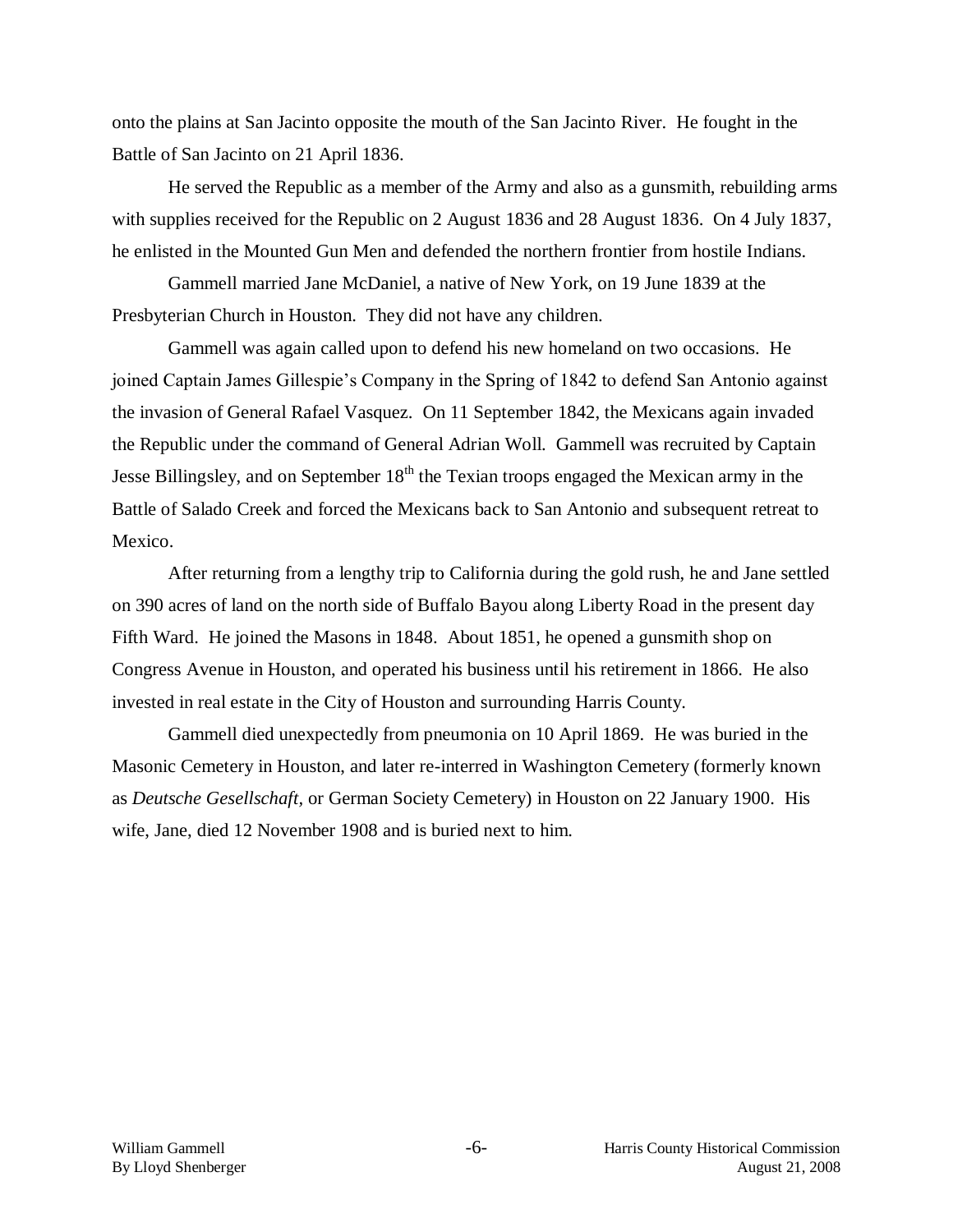# **DOCUMENTATION**

<sup>1</sup> Headstone of William Gammell and Jane Gammell, Washington Cemetery, Houston, Texas, Plot A-36 South Half. Kemp, Louis Wiltz, "The Kemp Sketches," Texas Handbook On-Line, (2004, San Jacinto Museum of History)

<sup>2</sup> Kemp, "The Kemp Sketches."

<sup>3</sup> "William Gammell Head Right Certificate," Texas Land Office, Land Grant Database, Certificate #352, Patent #461, Patent Volume 1, File 3, Austin, Texas, issued at Houston on 3 May 1838. Gammell received a 2<sup>nd</sup> Class head right grant.

https://scandocs.glo.state.tx.us/webfiles/landgrants/pdfs/1/4/7/147845.pdf

<sup>4</sup> *Muster Rolls of the Texas Revolution,* compiled by Daughters of the Republic of Texas, (Austin, Texas, DRT, 1986) page 80.

<sup>5</sup> *Handbook of Texas Online, s.v.* WYLY, ALFRED HENDERSON, http://tshaonline.org/handbook/online/articles/WW/fwy2.html, (accessed July 27, 2008)

<sup>6</sup> Thrall, H. S., *A History of Texas From the Earliest Settlements to the Year 1885,* (New York, University Publishing Company, 1895) pages 95 to 97.

<sup>7</sup> *Muster Rolls of the Texas Revolution,* page 60.

8 Ibid.

<sup>9</sup> 1850 Federal Population Census, Harris County, Texas, page 8B; National Archives Microfilm M432, Roll 911. The 1860 census and 1866 Houston City Directory also list his occupation as gunsmith.

<sup>10</sup> "Audited Claim, Nathaniel Townsend," Texas Republic Claims, Texas State Library and Archives, Audited Claim #329, Reel 106, Image 156 and 162, Austin, Texas.

http://tslarc.tsl.state.tx.us/repclaims/106/10600156.pdf http://tslarc.tsl.state.tx.us/repclaims/106/10600162.pdf

 $11$  Ibid.

<sup>12</sup> "Audited Claim, William Gammell," Texas Republic Claims, Texas State Library and Archives, Audited Claim #847, Reel 34, Images 202-206. http://tslarc.tsl.state.tx.us/repclaims/34/03400202.pdf. Armorer is defined in Webster's Desk Dictionary as a maker of arms or a person who services firearms.

<sup>13</sup> "Audited Claim, William Gammell," Texas Republic Claims, Texas State Library and Archives, Audited Claim #7153 Reel 34, Images 207-209. http://tslarc.tsl.state.tx.us/repclaims/34/03400207.pdf

 $14$  Ibid.

<sup>15</sup> Texas Ranger Hall of Fame and Museum, Waco, Texas, http://www.texasranger.org/index.htm. The term "Texas Ranger" did not appear officially in legislation until 1874. Ranger companies were called by various names: mounted volunteers, mounted gunmen, mounted rifleman, spies, scouts, and minutemen. All are recognized by the Texas Ranger Hall of Fame as predecessors to the Texas Rangers. The Index to Military Rolls of the Republic of Texas 1835-1845, refers to Bowyer's group as a Regiment of Rangers. Texas Militia.

<sup>16</sup> Webb, Walter Prescott, *The Texas Rangers: A Century of Frontier Defense*, (Austin, University of Texas Press, 1989) page 30.

<sup>17</sup> "William Gammell Head Right Certificate." A special head right was issued for military service. Soldiers who arrived in Texas between 2 March 1836 and 1 August 1836 were given the same amount of land as a first class head right, a league and a labor of land (4,605 acres) for family, and a third of a league (1,476 acres) for single men at least 17 years old.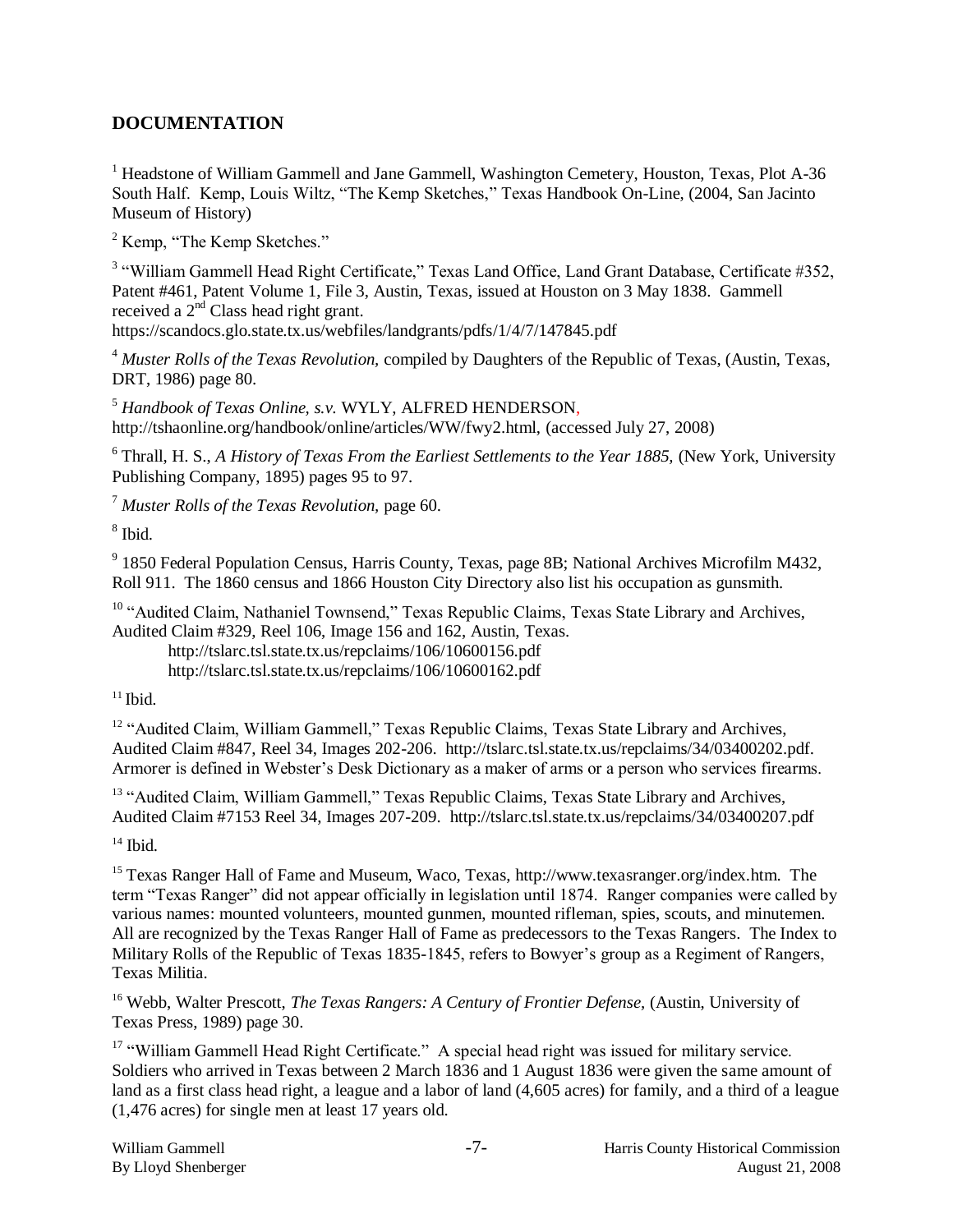<sup>18</sup> Austin County Deed Book, Book K, page 416, recorded 2 March 1861 (Austin County Direct Index to Deeds, page 89, entry 246).

<sup>19</sup> "Bounty Certificate for William Gammell," Texas General Land Office, Land Grant Database, Austin, Texas, Certificate #8010, Patent #258, Patent Volume 3, File 25. The Houston County abstract 460 shows this patent to be canceled (Miller, Thomas Lloyd, *Bounty and Donation Land Grants of Texas, 1835-1888,* Austin, University of Texas Press). Bounty grants were issued to soldiers as compensation according to the length of their service in the Army of the Republic. The first bounty act passed in November 1835 gave 640 acres to those who served in the regular army for two years or throughout the war.

<sup>20</sup> "Milam Donation Certificate for William Gammell," Texas General Land Office, Land Grant Database, Austin, Texas, Certificate #95, Patent #297, Patent Volume 1, File 693. Bounty land grants were issued as a reward for military service. In 1837, donation grants were issued to soldiers who had fought at the Alamo, Goliad, San Jacinto or the Siege of Bexar, or who had guarded the baggage train at Harrisburg.

<sup>21</sup> "Bexar Donation Certificate for William Gammell Issued to Jane Gammell," Texas General Land Office, Land Grant Database, Austin, Texas, Certificate #1000, File #2199. In 1879, veterans of the Texas revolution, or their widows, who were destitute were given 640 acres. In 1881, the donation was increased to 1,280 acres and the indigence requirement was dropped.

<sup>22</sup> "Marriage License for William Gammell and Jane McDaniel," Harris County Texas Marriage License, Houston, Texas, Book A, page 76 (handwritten), page 119 in index.

<sup>23</sup> "Obituary of Jane Gammell" *Houston Daily Post* (Houston, Texas), 13 November 1908, page 11. and Headstone for William and Jane Gammell.

 $^{24}$  Ibid.

 $25$  1850 Federal Population Census, Houston, Harris County.

 $^{26}$  No children were listed in the 1850 through 1900 Federal Census in the household. The 1900 census listed Jane as the mother of zero children and zero living (Harris County, Texas, 1900 Federal Census, T623, ED 94, Sheet 14A) and no children were listed in Jane's Will (Last Will and Testament of Jane Gammell, Harris County Texas Probate Minutes, Volume 29, page 73, will dated 29 April 1908, filed 20 November 1908).

<sup>27</sup> "Unpaid Claim by William Gammell for Service in the San Antonio Expedition in the Spring of 1842," Texas Republic Claims, Unpaid Claims, Reel 251, Image 224 to 226. Service was certified by James Gillespie, Captain of Bastrop volunteers, dated 2 June 1867. The pay list has \$31.50 for services for six weeks but Gammell never signed the pay roster. This company was raised in Bastrop County, but it contains volunteers from other counties.

<sup>28</sup> *Handbook of Texas Online, s.v.* VÁSQUEZ, RÁFAEL, http://tshaonline.org/handbook/online/articles/VV/fva22.html, (accessed July 27, 2008)

<sup>29</sup> *Handbook of Texas Online, s.v.* MEXICAN INVASIONS OF 1842, http://tshaonline.org/handbook/online/articles/MM/qem2.html, (accessed July 27, 2008).

<sup>30</sup> Muster Roll of Persons in the Service of Capt Billingsley's Company on the Woll Campaign, Texas Republic Claims, Jesse Billingsley, Claim #1287, Reel #137, Images 280 to 353, Texas State Library and Archives, Austin, Texas. Gammell was awarded \$15.75 on the muster roll but he apparently did not claim his pay because there is no signature next to his name. Most members of this company were from Bastrop, so the company was probably raised in Bastrop, but included volunteers from other counties including three from Harris County.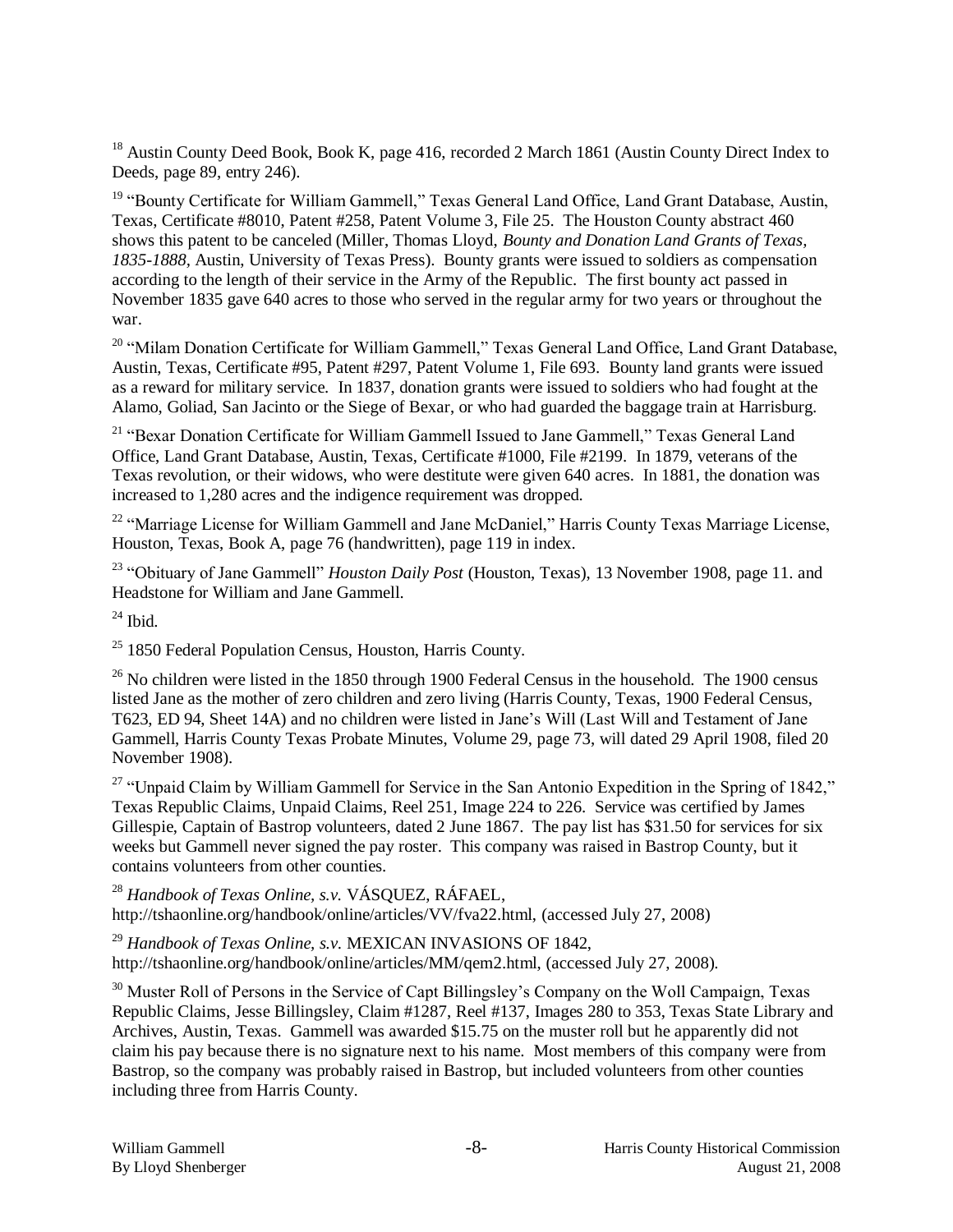<sup>31</sup> *Handbook of Texas Online, s.v.* MEXICAN INVASIONS OF 1842, http://tshaonline.org/handbook/online/articles/MM/qem2.html, (accessed July 27, 2008).

<sup>32</sup> Democratic Telegraph and Texas Register newspaper, 16 October 1850, microfilm copy located at Clayton Library, Houston, Texas. Also available online at GenealogyBank.com.

<sup>33</sup> "Deeds to William Gammell," various dates, Harris County Texas Deed Books, D-297, H-441, H-488, I-173, I-195, J-56, L-20, L-334, M-380, M-540, P-99, P-424, U-275, V-787, X-773, and 6-618-(corrected on 7-401). (Book-Page)

<sup>34</sup> "Deeds from William Gammell," various dates, Harris County Texas Deed Books, I-288, I-399, J-249, K-62, K-326, O-295, O-515, P-365, U-58, V-255, V-784, X-85, 2-188, 2-388, 2-406, 6-147, 7-193, and 7- 194. (Book-Page)

<sup>35</sup> *Texas Census, 1820-90* [database on-line], Provo, UT, USA: The Generations Network, Inc., 1999. Original Data: Compiled and digitized by Mr. Jackson and AIS from microfilmed schedules of the U.S. Federal Decennial Census, territorial/state censuses, and /or census substitutes. William Gammell in Harris County is the only Gammell who appears in this database. The Republic of Texas Poll Lists for 1846 was compiled by Marion Day Mullins in 1974. The forward states that the 1846 poll tax is the closest to a complete census before the first Federal census in Texas in 1850. This published list only contains one Gammell in Texas.

<sup>36</sup> 1850 Federal Population Census, Houston, Harris County, Texas, Roll M431 911, page 8B.

 $37$  1860 Federal Population Census, Precinct 5, Harris County, Texas, Roll M653 1296, page 353B

<sup>38</sup> Advertisement dated 6 November 1852, published in *Texas State Gazette*, 27 August 1853 and 9 June 1855. "To Hunters – Wm. Gammell, Gun-Maker, Congress St., Houston, …"

<sup>39</sup> "Deed from Isaac Brashear to William Gammell," 11 December 1850, Harris County Texas Deed Book, Deed Book P, page 99, recorded 11 December 1850. Gammell purchased part of Lot 6 Block 20.

<sup>40</sup> "Lease Agreement, William Gammell to E & S Keyrums, Store House on Congress Street," Harris County Texas Deeds, Book 3, page 349.

<sup>41</sup> "Death of William Gammell*,*" *Houston Daily Times*, 12 April 1869, Houston, Texas, page 2, column 2 & 3.

<sup>42</sup> *Index Record of Holland Lodge,* unpublished records, provided to Bernice Mistrot by Mr. Jeff Burnett, 2 February 2005, email from Bernice Mistrot to Lloyd Shenberger, 5 August 2008.

<sup>43</sup> "Reception of the Remains of Gen. Johnston at Houston," taken from the *Houston Journal* and printed in *Flake's Bulletin*, 24 January 1867, page 5.

<sup>44</sup> "Death of William Gammell," *Houston Daily Times*, 12 April 1869, Houston, Texas, page 2, column 2 & 3.

<sup>45</sup> The following sources were searched without success; Compiled Service Records of Confederate Soldiers, Confederate Amnesty Papers, Confederate Papers Relating to Citizens and Business 1861-1865, Index to Applications for Texas Confederate Pension, Index to Texas CSA Pension Files, and Texas Confederate Service Records 1860-1861.

<sup>46</sup> "Obituary of William Gammell," *Houston Daily Times*; Kemp, Louis Wiltz, "The Kemp Sketches"; Burial of William Gammell, Masonic Minutes; William Gammell Headstone; and "Death of William Gammell," *Houston Daily Record*.

Also *Galveston Daily News*, Tuesday, 13 April 1869, p3 c3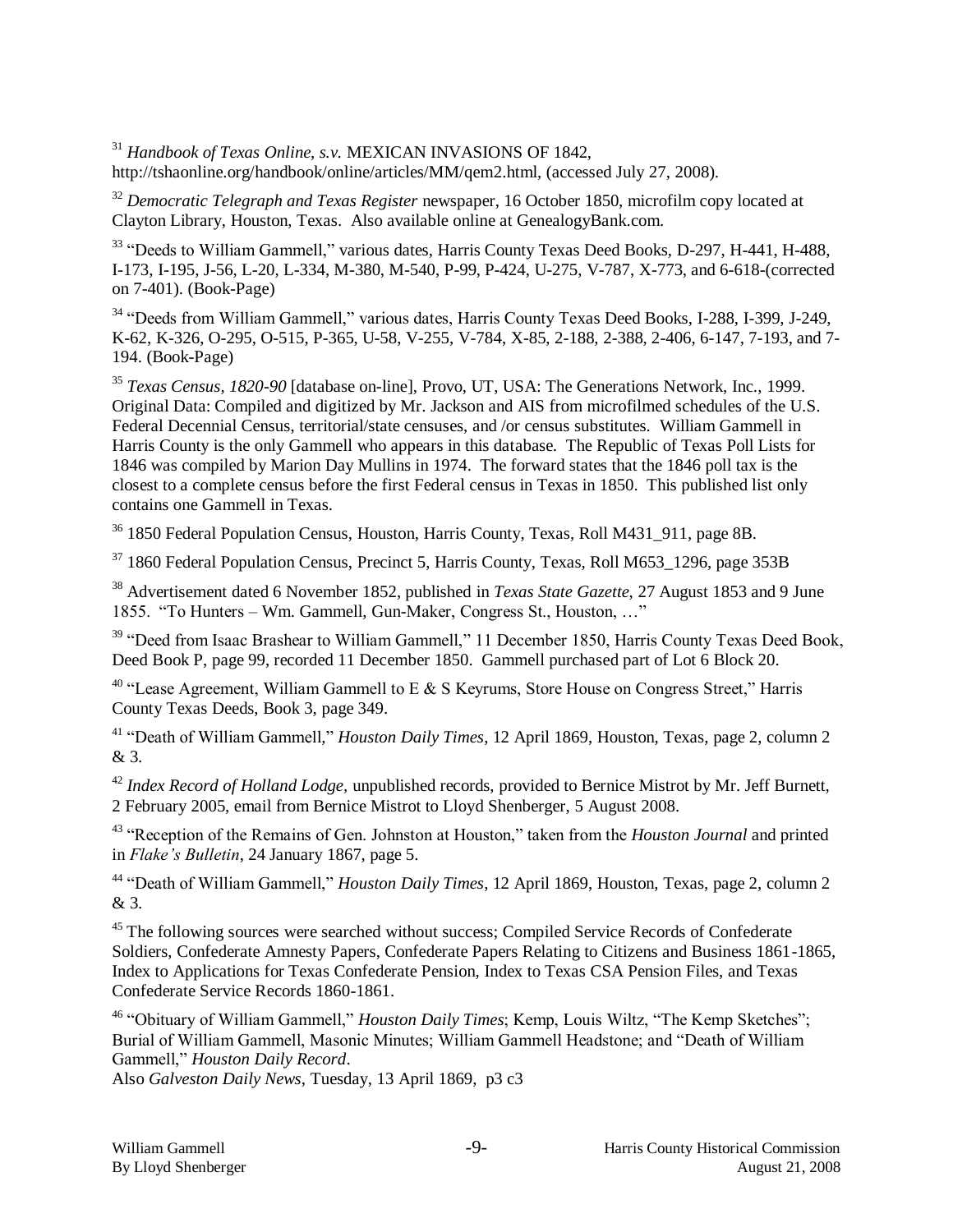<sup>47</sup> "Death of William Gammell," *Houston Daily Times,* 12 April 1869, Houston, Texas, page 2, column 2 & 3.

<sup>48</sup> "Burial of William Gammell," Minutes of the Holland Lodge No. 1, A. F. & A. M., provided to Bernice Mistrot, 2 February 2005; "Obituary of William Gammell," *The Houston Daily Times*, 11 April 1869, page 2, column 4. In 1936, a headstone was placed in the Founders' Memorial Park by the Texas Centennial Commission, however, he was never buried in Founders'.

<sup>49</sup> Beverly, Trevia Wooster, *At Rest: A Historical Directory of Harris County, Texas Cemeteries (1822- 2001)*, revised edition (Houston, Tex.: Tejas Publications & Research, 2001), page 111-112.

<sup>50</sup> Burial Records of Washington Cemetery, South <sup>1</sup>/<sub>2</sub> of Lot 36, Section A, Repository: Glenwood Cemetery, Houston, Texas.

<sup>51</sup> Mistrot, Bernice, *Correction of Texas Centennial Commission Monument for San Jacinto Veteran William Gammell and his Wife, Jane McDaniel Gammell,* 2004, Washington Cemetery Historic Trust, presented to the Harris County Historical Commission on September 11, 2004.

<sup>52</sup> "Obituary of Jane Gammell," *Houston Daily Post*, 13 November 1908; Headstone of William and Jane Gammell. Kemp Sketches has an incorrect date of 11 November 1908 and a burial location of Glenwood Cemetery.

<sup>53</sup> Burial Records of Washington Cemetery, South <sup>1</sup>/<sub>2</sub> of Lot 36, Section A, Repository: Glenwood Cemetery, Houston, Texas.

## **ACKNOWLEDGEMENTS**

A special thanks to Bernice Mistrot for sharing her research on William Gammell and mentoring this research and report.